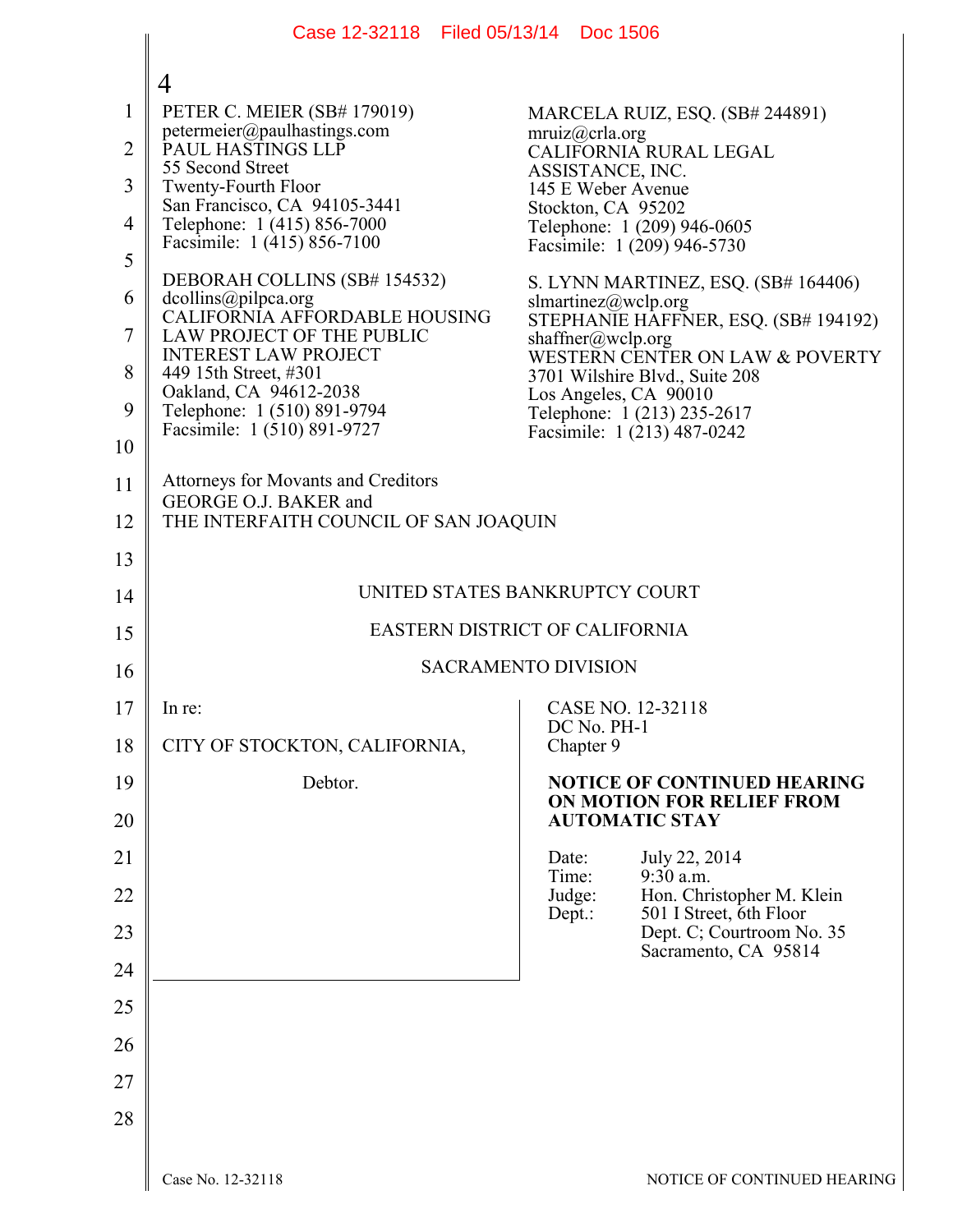## 2

3

4

1

## **NOTICE OF CONTINUED HEARING ON MOTION FOR RELIEF FROM AUTOMATIC STAY**

## **TO THE UNITED STATES TRUSTEE, ALL PARTIES AND THEIR COUNSEL OF RECORD:**

5 6 7 8 9 10 11 12 13 14 15 16 On November 29, 2012, George O.J. Baker and the Interfaith Council of San Joaquin filed their Notice of Motion, Motion, Memorandum of Points and Authorities, and supporting papers on behalf of the Price Judgment Creditors seeking an order granting relief from the automatic stay imposed by these bankruptcy proceedings to allow Movants to seek enforcement of a stipulated judgment entered by the United States District Court for the Eastern District of California in the case of *Price, et al. v. City of Stockton, California, et al.*, Case No. CV S-02-0065 LKK KJM ("*Price* Judgment"). The hearing on the Motion was scheduled to take place January 8, 2013, at 9:30 a.m., before the Honorable Christopher M. Klein at the courthouse identified in the caption above. By agreement, the hearing was continued to April 9, 2013, then to May 21, 2013, and after that to July 16, 2013, again to September 10, 2013, once more to October 22, 2013, again to November 18, 2013, then to January 14, 2014, again to February 25, 2014, then to April 15, 2014 and after that to May 27, 2014 to accommodate the parties' mediation efforts.

17 18 19 20 21 22 23 24 **PLEASE TAKE NOTICE** that George O.J. Baker and the Interfaith Council of San Joaquin, pursuant to their further agreement with the Debtor, City of Stockton, California, hereby continue the hearing on their Motion For Relief From Automatic Stay from May 27, 2014 to July 22, 2014 at 9:30 a.m., before the Honorable Christopher M. Klein at the courthouse identified in the caption above. In accordance with the parties' agreement, the continuance of the hearing on the Motion For Relief From Automatic Stay filed by George O.J. Baker and the Interfaith Council of San Joaquin on behalf of the Price Judgment Creditors is without prejudice of any kind whatsoever to any of Movants' rights in connection with their Motion.

25 26 27 28 **PLEASE TAKE FURTHER NOTICE** that any written opposition, objection, or response to the Motion should be filed with the Court pursuant to all applicable Federal Rules of Bankruptcy Procedure and Local Rules of Practice for the United States Bankruptcy Court for the Eastern District of California, and served upon all appropriate parties including, but not limited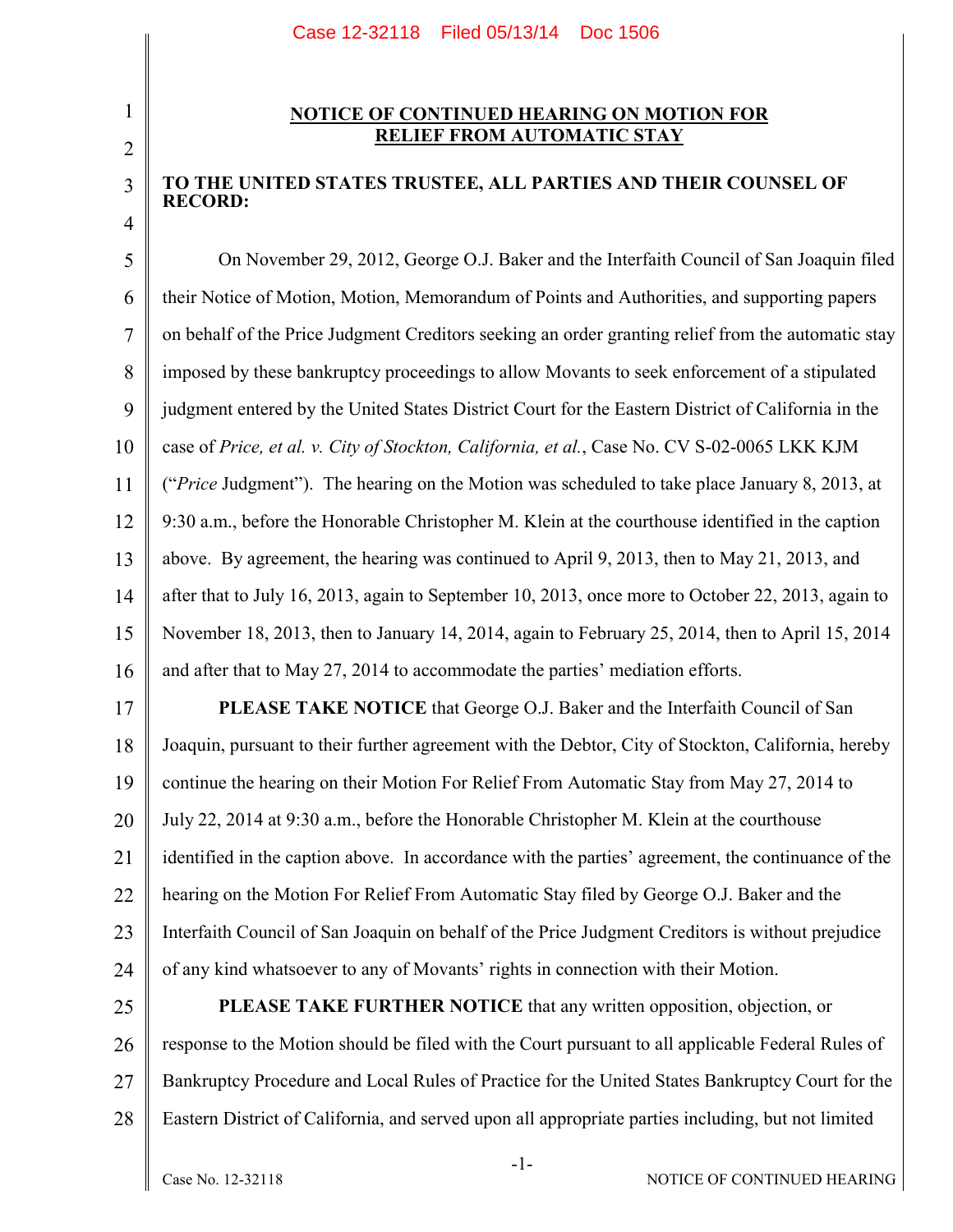## Case 12-32118 Filed 05/13/14 Doc 1506

1 2 3 4 to, counsel for the parties, counsel for the Price Judgment Creditors (via ECF or at the address stated in the above caption), and Trustee's counsel. The timeframes for the filing of any such written opposition, objection, or response to the Motion shall be calculated in accordance with the continued hearing date of July 22, 2014.

5 6 7 8 9 10 11 12 13 14 15 16 17 18 19 20 21 22 23 24 As demonstrated in Movants' previously-filed Memorandum Of Points And Authorities, and as summarized below, cause exists to order relief from the automatic bankruptcy stay to enforce the *Price* Judgment before Judge Karlton in the United States District Court for the Eastern District of California for at least three reasons. First, the *Price* Judgment requires the construction of 340 lower income housing units to replace residences demolished as a result of redevelopment. Only 161 of the replacement units have in fact been completed to date and, under federal law, these are outstanding equitable obligations – not monetary debts – and are accordingly not dischargeable in a bankruptcy proceeding. Second, the *Price* Judgment required the creation of a \$1.45 million fund to be paid to eligible claimants for relocation assistance. After five years, and well prior to the City's bankruptcy filing, the remaining balance (which is over \$1 million) was required to be set aside in a restricted fund of the Stockton Redevelopment Agency, to be used only for construction of extremely low income housing. When California's redevelopment agencies were dissolved, the City of Stockton as "successor agency" – a legal entity separate from the City itself – elected to assume the former relocation agency's obligations. The obligations in the *Price* Judgment regarding the relocation assistance fund are thus not obligations of the City at all but, rather, of the City in its capacity as the "successor agency" and are accordingly not properly included within this bankruptcy estate. Finally, any analysis of the various factors that Courts consider in evaluating whether to grant relief from stay favors the Price Judgment Creditors and their efforts to enforce the long-overdue obligations in the *Price* Judgment.

25 26 27 Pursuant to Section 362 of the Bankruptcy Code, the *Price* Judgment Creditors respectfully request that the Court enter an order granting relief from the automatic bankruptcy stay to permit judicial enforcement of the *Price* Judgment.

-2-

28